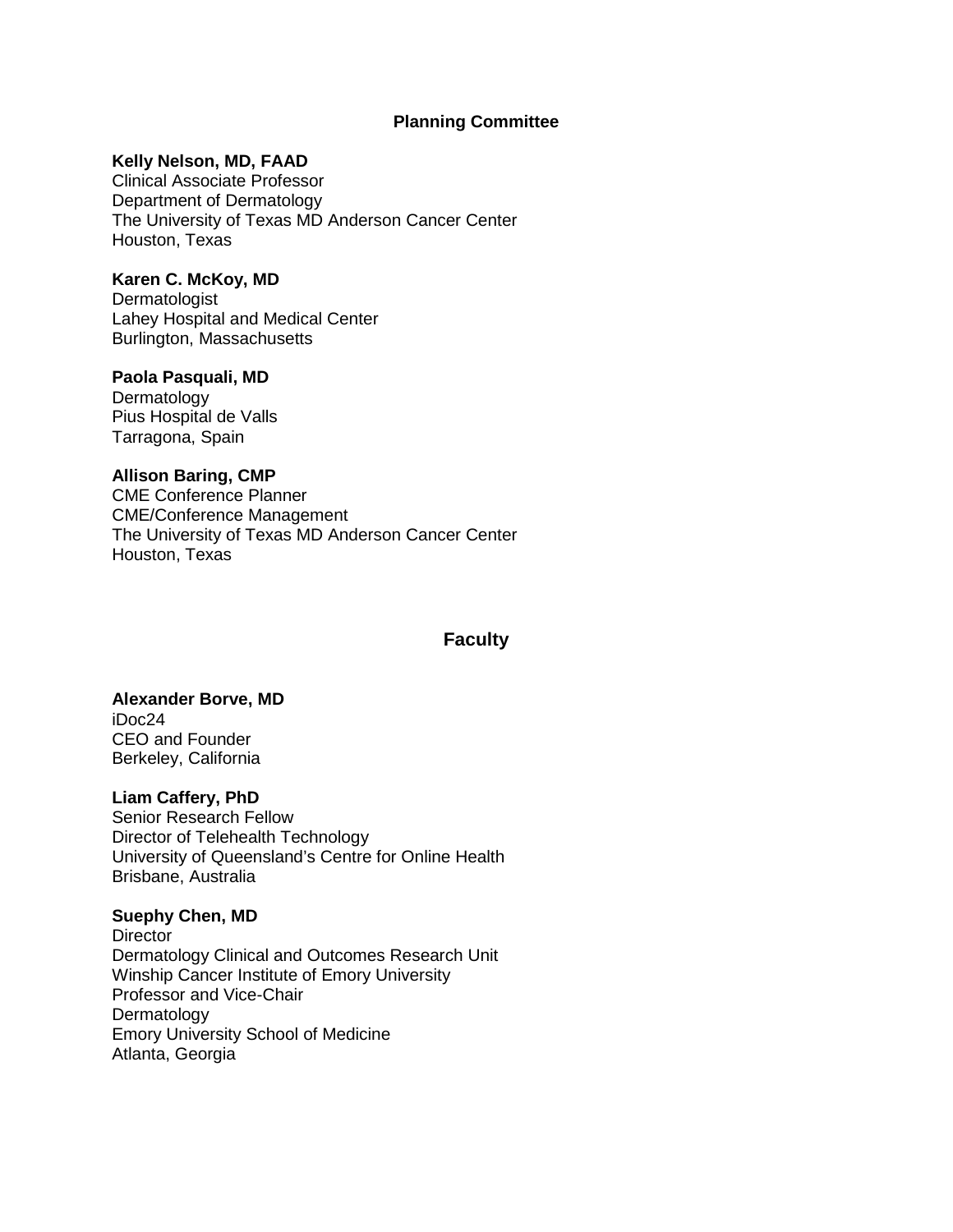#### **Shinjita Das, MD**

Director of Teledermatology MassGeneral Hospital *for* Children Boston, Massachusetts

# **Karen Edison, MD**

Professor and Chair Dermatology University of Missouri Columbia, Missouri

## **Guadalupe Estrada-Chavez, MD**

Dermatology Universidad Autónoma de Guerrero Acapulco, Mexico

## **Alexander Fogel, MD, MBA**

Yale School of Medicine New Haven, Connecticut

#### **Jane M. Grant-Kels, MD**

Professor of Dermatology, Pathology, and Pediatrics Vice Chair, Department of Dermatology Director, Cutaneous Oncology Center and Melanoma Program Assistant Residency Program Director UConn Health Farmington, Connecticut

## **Saul Halpern, BSc MBBS FRCP**

Dermatologist Medway Foundation Trust Gillingham, Kent United Kingdom

### **Stephen Humphrey, MD**

Assistant Professor Dermatology Medical College of Wisconsin Milwaukee, Wisconsin

### **Ferenc Igali**

Lead Technician University of Lincoln Lincoln, United Kingdom

#### **Laszlo Igali, MD, FRCPath**

Consultant Histopathologist Cellular Pathology Cotman Centre Norfolk and Norwich University Hospital NHS Trust Honorary Senior Lecturer University of East Anglia Norwich, United Kingdom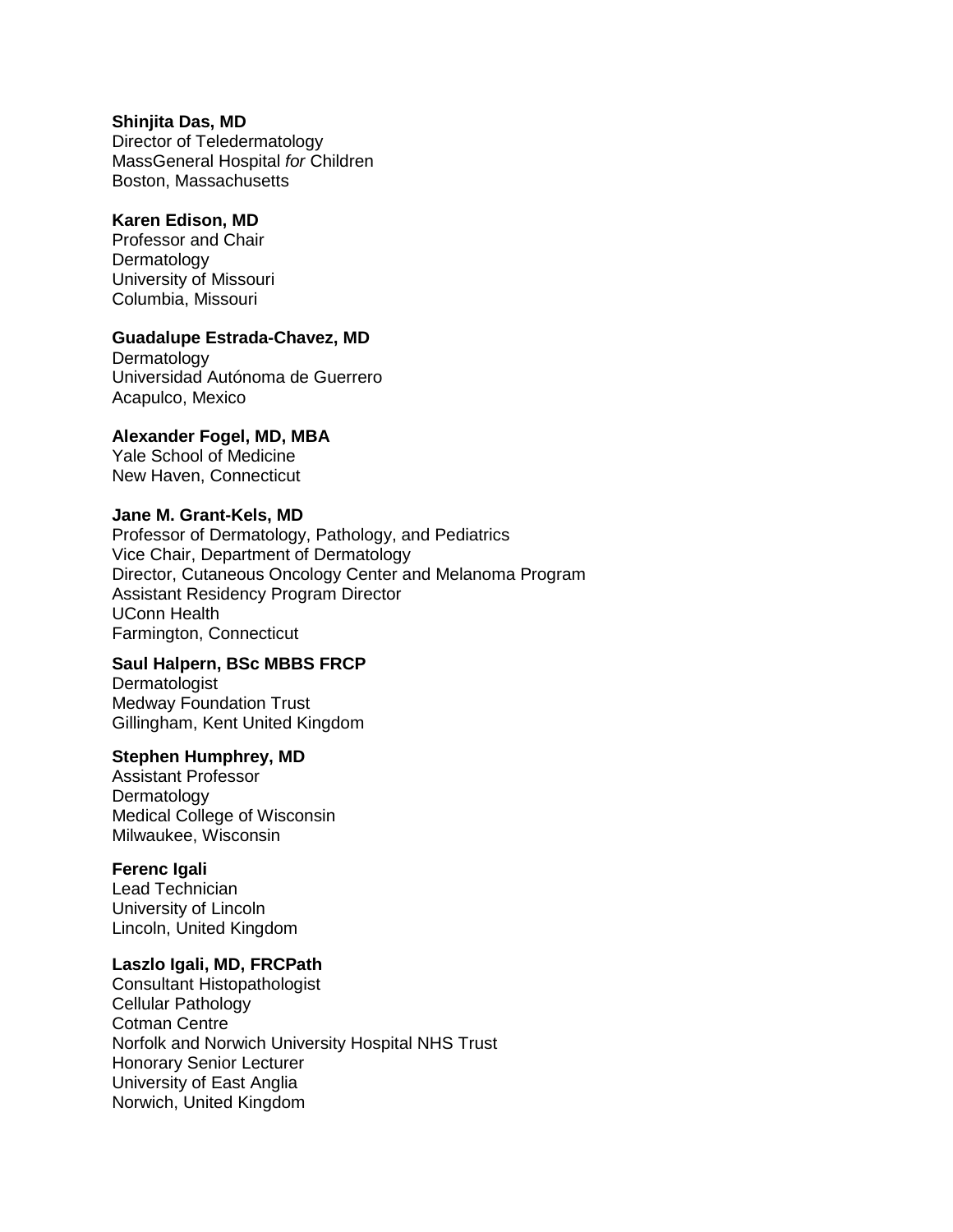### **Joseph C. Kvedar, MD**

Vice-President Connected Health **Director** The Center for Connected Health Harvard Medical School Boston, Massachusetts

## **Ivy Lee, MD**

**Dermatologist** Pasadena Premier Dermatology Pasadena, California

#### **Bassel H. Mahmoud, MD**

Associate Professor **Dermatology** UMass Memorial Medical Center Worchester, Massachusetts

#### **Michael Marchetti, MD**

Assistant Professor Dermatology Memorial Sloan Kettering New York, New York

## **Robert Micheletti, MD**

Assistant Professor **Dermatology** The University of Pennsylvania Philadelphia, Pennsylvania

### **David Moreno-Ramirez, PhD**

Dermatology Unit Hospital Universitario Virgen Macarena Seville, Spain

**Eduardo Nagore, MD, PhD** Professor and Section Chief Dermatology Instituto Valenciano de Oncologia Valencia, Spain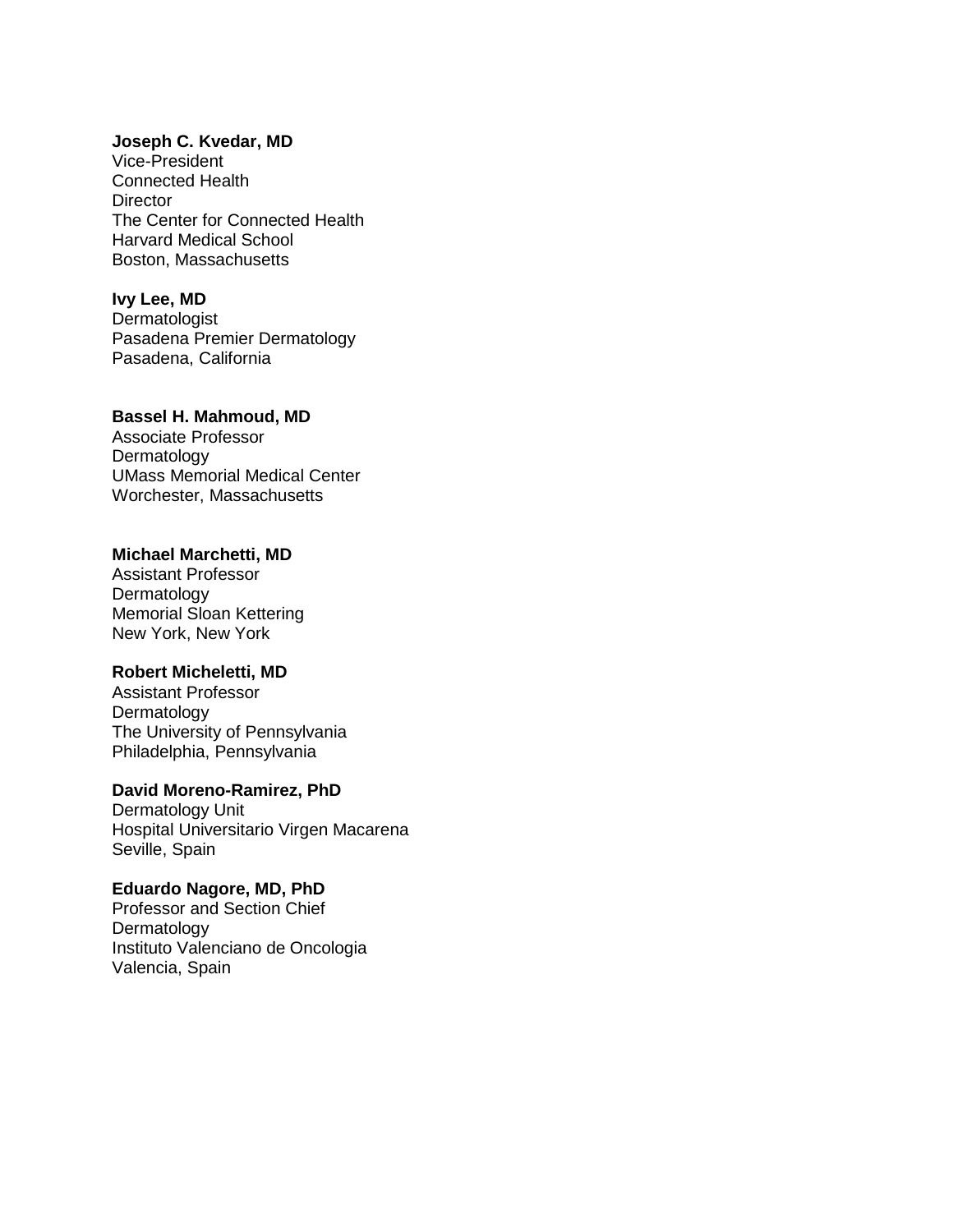### **Art Papier, MD**

Associate Professor Dermatology and Medical Informatics University of Rochester Co-Founder and CEO VisualDx Rochester, New York

## **Babar Rao, MD**

Clinical Professor Pathology and Laboratory Medicine Dermatology Robert Wood Johnson Medical Group at Somerset Somerset, New Jersey

## **Anthony Raphael, PhD**

Faculty of Medicine NHMRC Early Career Fellowship The University of Queensland Diamantina Institute Brisbane, Australia

## **Rajendra Singh, MD**

Associate Professor Pathology and Anatomic Pathology The Mount Sinai Hospital New York City, New York

## **Trilokraj Tejasvi, MBBS, MD**

Assistant Professor and Director Teledermatology University of Michigan Ann Arbor, Michigan

### **Tomas Toledo-Pastrana, MD**

**Dermatologist** Hospital Univ. Virgen Macarena Seville, Spain

## **Karolyn A. Wanat, MD, FAAD**

Clinical Assistant Professor Dermatology University of Iowa Iowa City, Iowa